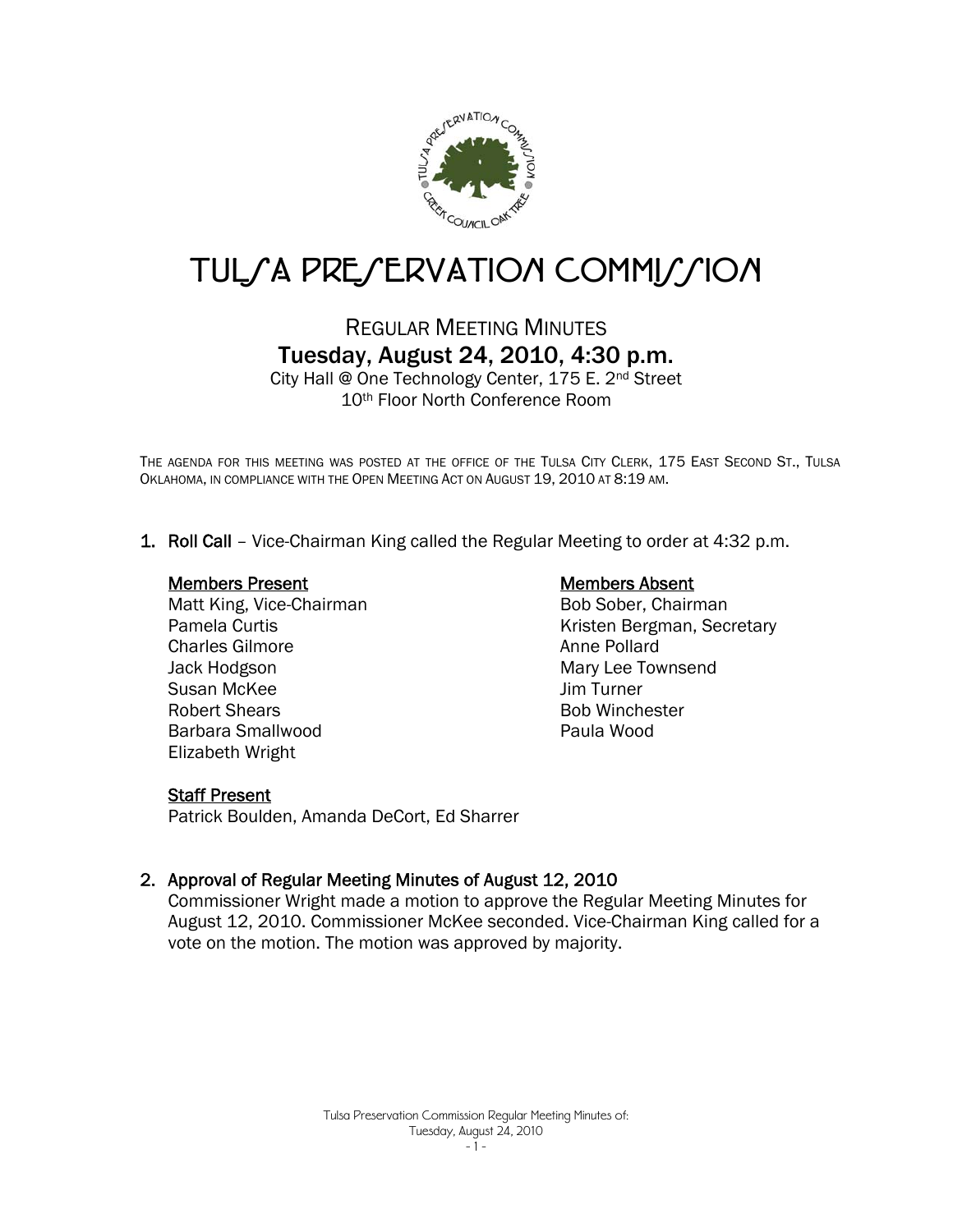# In Favor

#### Opposed None

### Abstaining 1. King

2. Shears

Not Present None

- 1. Curtis
- 2. Gilmore
- 3. Hodgson
- 4. McKee
- 5. Smallwood
- 6. Wright

# 3. Committee Reports

# A. Historic Preservation Committee

# i. Announcement of Conflict of Interest

No one responded to having a conflict of interest with the proposal on the agenda.

# ii. Applications for Certificate of Appropriateness

# 1. 1621 S. St. Louis Avenue (Swan Lake)

Applicant: Julie James Request: Propose design changes to previously approved COA (Feb. 11, 2010) for new construction of single-family house, as submitted. *Application Date: August 17, 2010*

Mr. Sharrer presented Ms. James' Certificate of Appropriateness application to the Commission and read the applicable guidelines for this district. Ms. James and her builder, Mike Parks, were present to answer questions.

Vice-Chairman King gave the COA Subcommittee report. The COA Subcommittee considered the application to be complete and recommended approval. King made a motion to approve the application with no conditions. Commissioner Gilmore seconded the motion. Vice-Chairman King asked for a vote on the motion.

Vote: 1621 S. St. Louis Avenue, Julie James

| In Favor     | <u>Opposed</u> | <b>Abstaining</b> | <b>Not Present</b> |
|--------------|----------------|-------------------|--------------------|
| 1. Curtis    | None           | None              | None               |
| 2. Gilmore   |                |                   |                    |
| 3. Hodgson   |                |                   |                    |
| 4. King      |                |                   |                    |
| 5. McKee     |                |                   |                    |
| 6. Shears    |                |                   |                    |
| 7. Smallwood |                |                   |                    |
| 8. Wright    |                |                   |                    |
|              |                |                   |                    |

The motion was Approved Unanimously by members present and voting. Swan Lake Guidelines cited: C1.0.1 – C1.0.3, C1.1.1, C1.1.2, C1.1.4, C1.2.1, C1.3.1